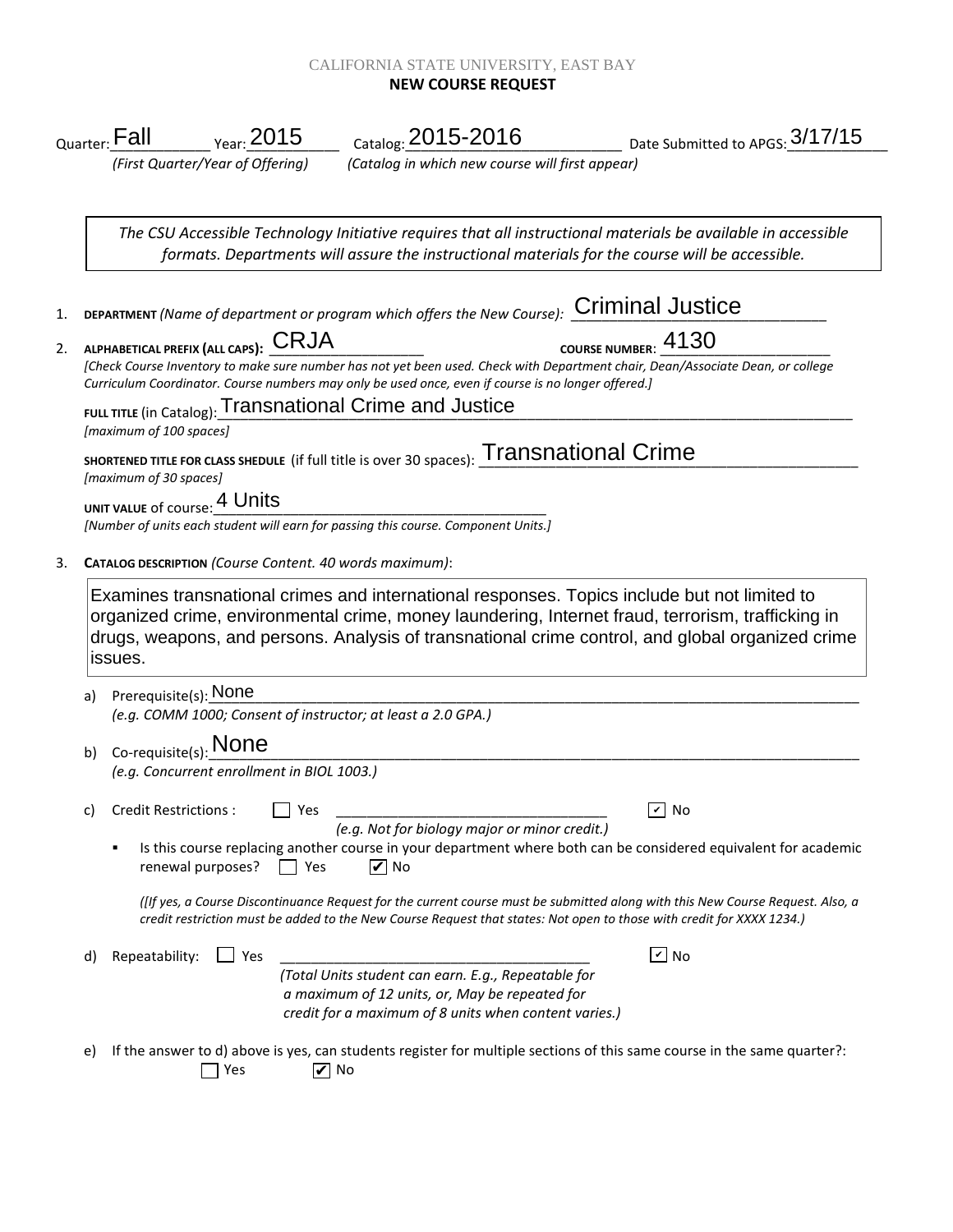- f) Cross-listing:  $\Box$  Yes **V** No
	- If yes, list primary and secondary departments. Primary: \_\_\_\_\_\_\_\_\_\_\_\_\_\_\_\_\_\_\_\_\_\_\_ Secondary: *(A New Course Request must be submitted for each of the two departments. Cross-listed courses are those that are identical, except for the course prefix.)*
- g) Dual-listing:  $\Box$  Yes **V** No
	- *(If yes, list the upper-division course number and title if this new course is at the graduate level or list the graduate*  course number and title if this new course is at the upper-division level. If both the upper-division and the *graduate level courses are being proposed at the same time, a New Course Request form must be submitted for each of the two courses.)*

Upper-division or Graduate level: Course # and Title \_\_\_\_\_\_\_\_\_\_\_\_\_\_\_\_\_\_\_\_\_\_\_\_\_\_\_

- h) Miscellaneous Course Fee:  $\Box$  Yes. Fee amount: \$ (If Yes, approval must be obtained from the Campus Fee Advisory Committee, which is handled by the Office of the VP, Administration and Finance. Note: all miscellaneous course fees under \$50 are covered by the A2E2 fee paid by students.)  $\sqrt{v}$  No
- i) Grading Pattern:  $\Box$  ABC/NC  $\Box$  CR/NC only  $\Box$  A-F or CR/NC (student choice)  $\sqrt{\phantom{a}}$  A-F only
- j) Hours/Week of Lecture:  $\frac{4}{1}$  (If no activity or lab, entire unit value from #2 above is placed here.) Non-Activity/lab units: 0 (If there is an activity or lab component, then list only the non-activity/lab units here.)
- k) Hours/Week of Activity or Lab (if applicable): N/A  $\Gamma$  (If there is an activity or lab component, then list only the activity/lab units here). If no activity or lab, indicate "None": None Activity/Lab units: N/A
- I) Taught entirely on-line, on-ground, or hybrid (both):  $\boxed{\check{\phantom{a}}}$  On-line  $\boxed{\check{\phantom{a}}}$  On-ground  $\boxed{\check{\phantom{a}}}$  Hybrid (both online and on-ground) If the answer is on-line or hybrid, also respond to the additional three questions below:
	- i. Describe the strategies for teaching this course either in an on-line or hybrid format. (Discuss the instructional methods for offering the course(s) content in an online or hybrid format)

To provide the most flexibility for students this course will be taught in both online and on-ground formats. In addition to the text, research articles, video clips, and news articles will be used to generate discussion and analysis about transnational crimes and responses to it. Instructional methods can include lecture, group projects, reaction papers, presentations, research papers, quizzes and exams.

ii. Describe the experience, support and/or training available for the faculty members who will teach this online or hybrid course. (Discuss how you will ensure that faculty will know how to teach online or in a hybrid format.)

Faculty teaching this course will have experience teaching online in Blackboard. Any faculty in need of enhanced training can consult the Faculty Development online teaching tutorials and Blackboard training sessions.

iii. Assessment of online and hybrid courses. (Discuss how your department will assess the quality of the online and/or hybrid instruction to ensure it is equal or superior to your on-ground instruction). **Note: Assessment of learning is NOT addressed through student evaluations.**

Knowledge will be assessed through the use of quizzes and exams. Critical analysis papers, research papers, discussion boards, and students' presentations addressing the issues related to transnational crime will be used to assess learning. The syllabus for each faculty teaching this course will be evaluated for academic rigor and alignment with the department and university learning outcomes.

m) Offered on state-support or self-support:  $\boxed{\phantom{s}}$  State-Support  $\boxed{\phantom{s}}$  Self-Support  $\boxed{\mathbf{v}}$  State-Support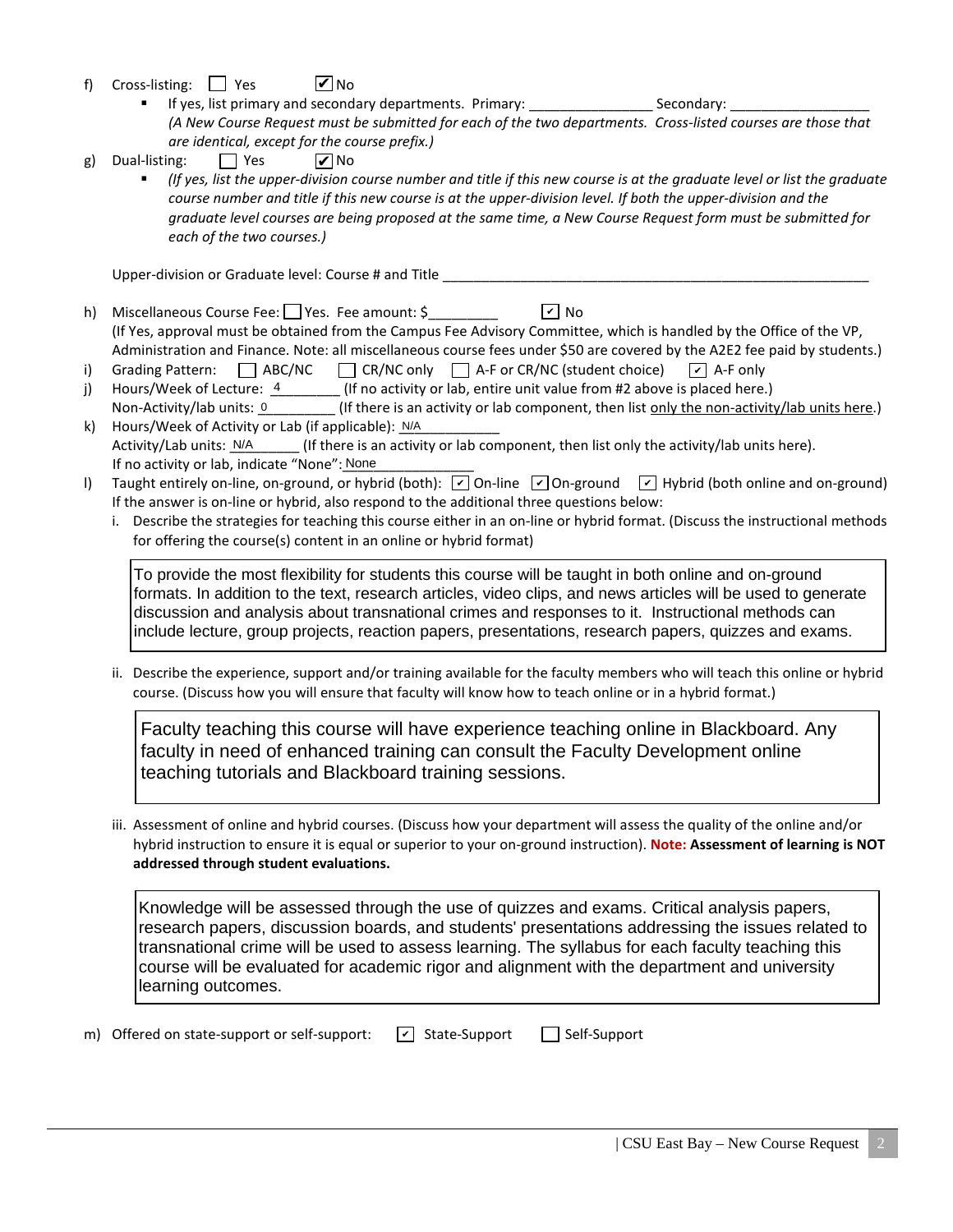## 4. **COURSE INVENTORY DATA**

*(All information needed to complete #4 can be found in Appendix B, Course Classification System and Faculty Workload Formula. Once you decide on the Instructional Format, the remaining information is based on the corresponding Course Classification Number and falls neatly into place. If the course contains an activity or lab component, in addition to a lecture, discussion, or seminar component, be sure to list both components and indicate the appropriate hours/week in "j" and "k" above.)*

|                | <b>CSU Course Classification System</b><br>and Faculty Workload Formula                                                                                                                                                                        | <b>First</b><br>Component | Second<br>Component |
|----------------|------------------------------------------------------------------------------------------------------------------------------------------------------------------------------------------------------------------------------------------------|---------------------------|---------------------|
| a.             | <b>Instructional Format</b>                                                                                                                                                                                                                    | Lecture                   |                     |
| b <sub>1</sub> | <b>Course Classification Number</b>                                                                                                                                                                                                            |                           |                     |
| c.             | Class Hours/Week [Instructor Contact Hours]                                                                                                                                                                                                    |                           |                     |
| d.             | Student Credit Units [Component units/Units earned]                                                                                                                                                                                            |                           |                     |
| e.             | Workload K-factor [based on CS#]                                                                                                                                                                                                               |                           |                     |
| f.             | Weighted Teaching Units [component units $X$ K-factor; d $X$ e =                                                                                                                                                                               |                           |                     |
| g.             | Normal Limit/Capacity [based on CS#. Note: Courses approved by<br>the GE Subcommittee of CIC to satisfy GE Area C4 or D4 must<br>have an enrollment capacity of 40. This maximum capacity is<br>temporary and will again be reviewed in 2012.] | 50                        |                     |

5. **GENERAL EDUCATION-BREADTH REQUIREMENT(S), U.S. HISTORY-INSTITUTIONS REQUIREMENT, UNIVERSITY WRITING SKILLS REQUIREMENT** to be satisfied.  $\Box$  Yes  $\sqrt{V}$  No

 (If yes, list Area and Subarea, if appropriate for GE and Category for the Code. Refer to the GE Chapter in this manual for an explanation of the procedure for getting this course approved for GE or the Code Requirement. Refer to the University Writing Skills Chapter in this manual for an explanation of the procedure for getting this course approved for the UWSR.)

6. **JUSTIFICATION FOR/PURPOSE OF** the proposed new course: [Why does this course need to be added? Will this course be used in one of your existing majors, options, minors, or certificates? If so, which one and how? Will the major, option, minor, or certificate need to be revised as a result of the addition of this course?]

This course will address an area of criminal justice that is growing in popularity. It will provide students exposure to the problem of organized crime, terrorism, and international response in the three core components of the criminal justice system (law enforcement, courts, and corrections). This course will be taught as an elective. No program revisions are necessary.

- 7. List of all **Student Learning Outcomes** (SLOs) for this new course.
	- This course will address the following SLOs:
	- 1) Communication
	- a. Convey, present, and discuss ideas and issues in one-on-one or group settings (Oral Communication)
	- b. Write effectively, following appropriate writing styles as commonly practiced in the social sciences (Written Communication)
	- 2) Knowledge of diversity and multicultural competencies to criminal justice strategies that will promote equity and social justice in every community 3) Work collaboratively and respectfully as members and leaders of diverse teams and communities
	- 4) Apply appropriate knowledge and skills necessary for a vital career in criminal justice and related professions